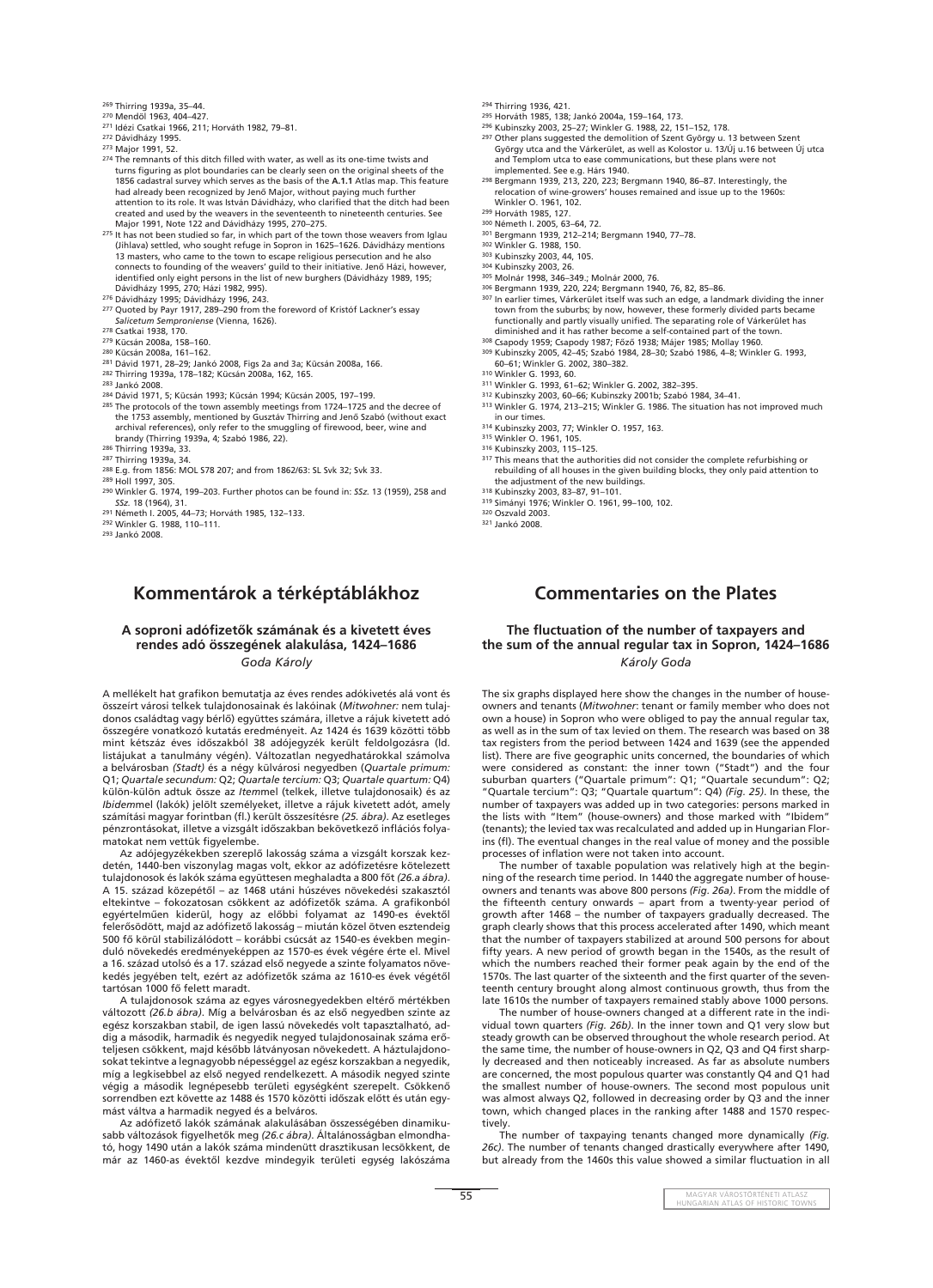nagyon hasonló képet mutatott. Arányaiban a második negyedbôl tûntek el a legnagyobb számban a lakók. Az 1540-es évektôl kezdve viszont mindenhol jelentôs növekedés következett be számukban. Összegzésképpen elmondható, hogy a belvárosban és az elsô negyedben szinte kizárólag az adófizető lakók, míg a többi területi egység esetében együttesen az adófizető tulajdonosok és lakók számának jelentős csökkenése, majd komoly növekedése mutatta az 1490 és 1540 körül bekövetkezô változásokat. Sopron adófizető lakosságának nagysága tehát a fent megnevezett csoportok számának változásától függött.

A kivetett adó 1440-ben volt a legnagyobb, amikor az adófizetésre kötelezett tulajdonosokra és lakókra kivetett összeg együttesen meghaladta a 2750 forintot *(27.a ábra)*. Ezt követôen a kivetett adó 1468-ra 500 forint alá zuhant. Egy húszesztendôs növekedési szakaszt követôen az 1490-es évek elejétôl kezdve 1000 forint feletti értékrôl másfél évtized alatt 600 forint közelébe süllyedt ez a szám. Csak az 1530-as évek második felében kezdôdött egy újabb, tartós növekedési szakasz, amelynek a csúcsaként a kivetett összeg az 1560-as évek végére jutott el 2500 forintig. Újabb jelentôs csökkenést követôen a 2500 forintos szintet csupán az 1610-es évekre érték el. Az 1620-as évek végére az összeg jócskán meghaladta a 3500 forintot.

Az adófizető tulajdonosokra kirótt tétel az egyes területi egységek bontásában a belváros abszolút dominanciáját mutatta *(27.b ábra)*. A belvárosi tulajdonosokra kivetett adóösszeg mindig – a 15. század közepén és végén, illetve a 16. század második felétôl pedig jelentôsen – meghaladta az egyes külvárosi negyedekben lakó tulajdonosokra kirótt adó nagyságát. Elmondható továbbá, hogy a fent bemutatott csökkenési és növekedési folyamatokban a döntô szerepet a belvárosi tétel változása okozta. Ugyan a 15. század közepén a külvárosi negyedek esetében is tapasztalható csökkenés, majd hosszú stagnálás után a 1540-es évektôl mérsékelt növekedés, de mindez arányaiban korántsem mérhetô a belvárosban bekövetkezô változásokhoz. Ugyan a 16. század közepétôl a második és a negyedik negyed a külváros többi részéhez viszonyítva erôteljesebben kivette a részét a növekedésbôl, de a város összes tulajdonosára kivetett adóösszeg változásait szinte teljes mértékben a belvárosi tétel alakulása befolyásolta.

A lakókra kirótt adó a teljes összeghez képest az egész korszakban meglehetôsen szerény volt *(27.c ábra)*. A meghatározó szerepet itt is a belvárosiak játszották mind a növekedési, mind a csökkenési szakaszokban. Így volt ez a 17. század elejétôl is, amikor a külvárosi negyedek lakóira kivetett tétel is jelentôs növekedést mutatott. Összegzésképpen megállapítható, hogy az egész városra kivetett összeg változása döntôen a teljes vizsgált korszakban a belvárosi tulajdonosok adóterhének nagyságától függött. Mivel a belvárosi háztulajdonosok száma a vizsgált korszakban stagnált, illetve lassú növekedést mutatott, ezért a kivetett tételekben jelentkezô látványos ingadozások a belvárosi tulajdonosok gazdasági teljesítôképességének alakulását is jelzik. A két bemutatott csökkenési, majd növekedési folyamat – azaz az adófizetők számának és a kivetett éves rendes adó összegének alakulása – ugyan párhuzamosan zajlott, mégsem állapítható meg köztük közvetlen ok-okozati összefüggés. A teljes adófizető lakosság nagyságát ugyanis leginkább a lakók száma befolyásolta, míg az összes adófizetőre kivetett összeg érdemben szinte kizárólag a belvárosi tulajdonosokra kirótt tétel függvényében változott. A két jelenség együtt mutatja a Sopron biztosította társadalmi és gazdasági érvényesülési lehetôségek szûkülését és bôvülését.

The tax levied on the tenants was quite insignificant compared to that of the house-owners *(Fig. 27c)*. Here again, the inhabitants of the inner town played the decisive role, both in periods of growth and decline. The situation was similar from the beginning of the seventeenth century when even the sums levied on the suburban tenants show significant increase. Overall, in the entire period examined here, the fluctuation of the tax levied on the whole town was dependent on the taxpaying capacity of the house-owners in the inner town. Since the number of such persons was more or less constant or showed only moderate increases, the conspicuous fluctuations in the sums can mainly be ascribed to the changing economic strength of the house-owners in the inner town.

quarters. Proportionately Q2 suffered the greatest loss of tenants. From the 1540s, however, a significant increase can be observed in the number of tenants. Summing up the tendencies for both house-owners and tenants, one can see that in the inner town and Q1 it was almost exclusively the decline in the number of taxpaying tenants that caused the changes after 1490, whereas in the other suburban quarters both groups became less numerous. After 1540, the increase showed the same patterns. Thus the number of taxpayers in Sopron was dependent on the sum of changes in the groups outlined above.

The sum of the levied tax reached its first peak in 1440, when the sum levied on the taxpaying burghers and tenants was more than 2750 fl *(Fig. 27a)*. Thereafter, by 1468, the levied tax decreased sharply to less than 500 fl. After a twenty-year period of growth, the sum increased to above 1000 fl, to decrease again from the early 1490s in the next fifteen years to around 600 fl. It was only from the second half of the 1530s that another, steadier period of growth began, the peak of which is marked in the late 1560s by a sum again reaching 2500 fl. This was followed by a decline, with the level of 2500 fl being reached again only in the 1610s. By the end of the 1620s, the sum was well above 3500 fl.

When examining the breakdown of the levied tax by the individual territorial units, one can see the absolute dominance of the inner town *(Fig. 27b)*. The tax levied on the house-owners in the inner town was always higher than that applied to house-owners in any of the suburban quarters. At the end of the fifteenth as well as from the second half of the sixteenth century, this difference was overwhelming. This means that the processes of growth and decline described above were determined by the fluctuation of the tax levied on the inner town. Some decline can be observed in the middle of the fifteenth century in the suburban quarters as well, and after a long period of stagnation the same units showed a moderate increase from the 1540s; nevertheless, this is a far cry from the strong fluctuation that characterized the inner town. From the middle of the sixteenth century, Q2 and Q4 took a greater share in the overall increase than the other suburban quarters, but the sum to be paid by all houseowners of the town was still basically determined by the capacity of the inner town.

The two processes of decline and growth described here, that is, the fluctuation in the number of taxpayers and in the sum of the levied tax, occurred parallel to each other. Nevertheless, no immediate correlations of cause and effect can be detected behind them. The size of the taxpaying population was influenced first and foremost by the number of tenants, whereas the tax levied on all inhabitants changed almost exclusively with regard to the sums expected from the house-owners in the inner town. The two processes together show the broadening or narrowing of the career possibilities that the town of Sopron could offer to its residents in social and economic terms.

56



25. ábra. Adóztatási egységek Sopronban: a belváros és a külváros negyedei *Fig. 25 Tax-districts in Sopron: town centre and suburbs*

Felhasznált pénztörténeti tanulmányok / *Literature on the monetary history*: Baraczka 1969; Huszár 1970.

Az egyes feldolgozott jegyzékek / *Tax registers utilized for the research:*

**1424** (kiadása / edition: Házi II/2. 316–337.)

 (kiadása / edition: Házi II/3. 64–82.) (kiadása / edition: Házi II/3. 204–217.) (kiadása / edition: Házi II/3. 345–360.) (kiadása / edition: Házi II/4. 1–21.) (kiadása / edition: Házi II/4. 62–77.) (kiadása / edition: Házi II/4. 195–213.) (kiadása / edition: Házi II/4. 288–314.) (kiadása / edition: Házi II/4. 393–406.) (kiadása / edition: Házi II/4. 407–419.) (kiadása / edition: Házi II/5. 21–35.) (kiadása / edition: Házi II/5. 39–65.) (kiadása / edition: Házi II/5. 166–175.) (kiadása / edition: Házi II/5. 351–365.) (kiadása / edition: Mollay 1991b) (kiadása / edition: Mollay 1993d)

 (SVL, Oe Lad. XLII et RR nr. 1., 53.) (SVL, Oe Lad. XLII et RR nr. 2., 58.) (SVL, Oe Lad. XLII et RR nr. 2., 56.) (SVL, Oe Lad. XLII et RR nr. 3., 50.) (SVL, Oe Lad. XLII et RR nr. 2., 57.) (SVL, Oe Lad. XLII et RR nr. 3., 59.) (SVL, Oe Lad. XLII et RR nr. 3., 61.) (SVL, Oe Lad. XLII et RR nr. 3., 55.) (SVL, Oe Lad. XLII et RR nr. 4/2., 61.) (SVL, Oe Lad. XLII et RR nr. 3., 74.) (SVL, Oe Lad. XLII et RR nr. 5/3., 59.) (SVL, Oe Lad. XLII et RR nr. 4/9. 44.) (SVL, Oe Lad. XLII et RR nr. 5/11., 67.) (SVL, Oe Lad. XLIII et SS nr. 1/6., 61.) (SVL, Oe Lad. XLIII et SS nr. 1/9., 58.) (SVL, Oe Lad. XLII et RR nr. 5/21., 52.) (SVL, Oe Lad. XLIII et SS nr. 1/15., 58.) (SVL, Oe Lad. XLIII et SS nr. 2/5., 60.) (SVL, Oe Lad. XLIII et SS nr. 2/10., 61.) (SVL, Oe Lad. XLIII et SS nr. 2/14., 68.) (SVL, Oe Lad. XLIII et SS nr. 2/10., 69.) (SVL, Oe Lad. XLIII et SS nr. 2/22., 93.) (SVL, Oe Lad. XLIII et SS nr. 2/24.)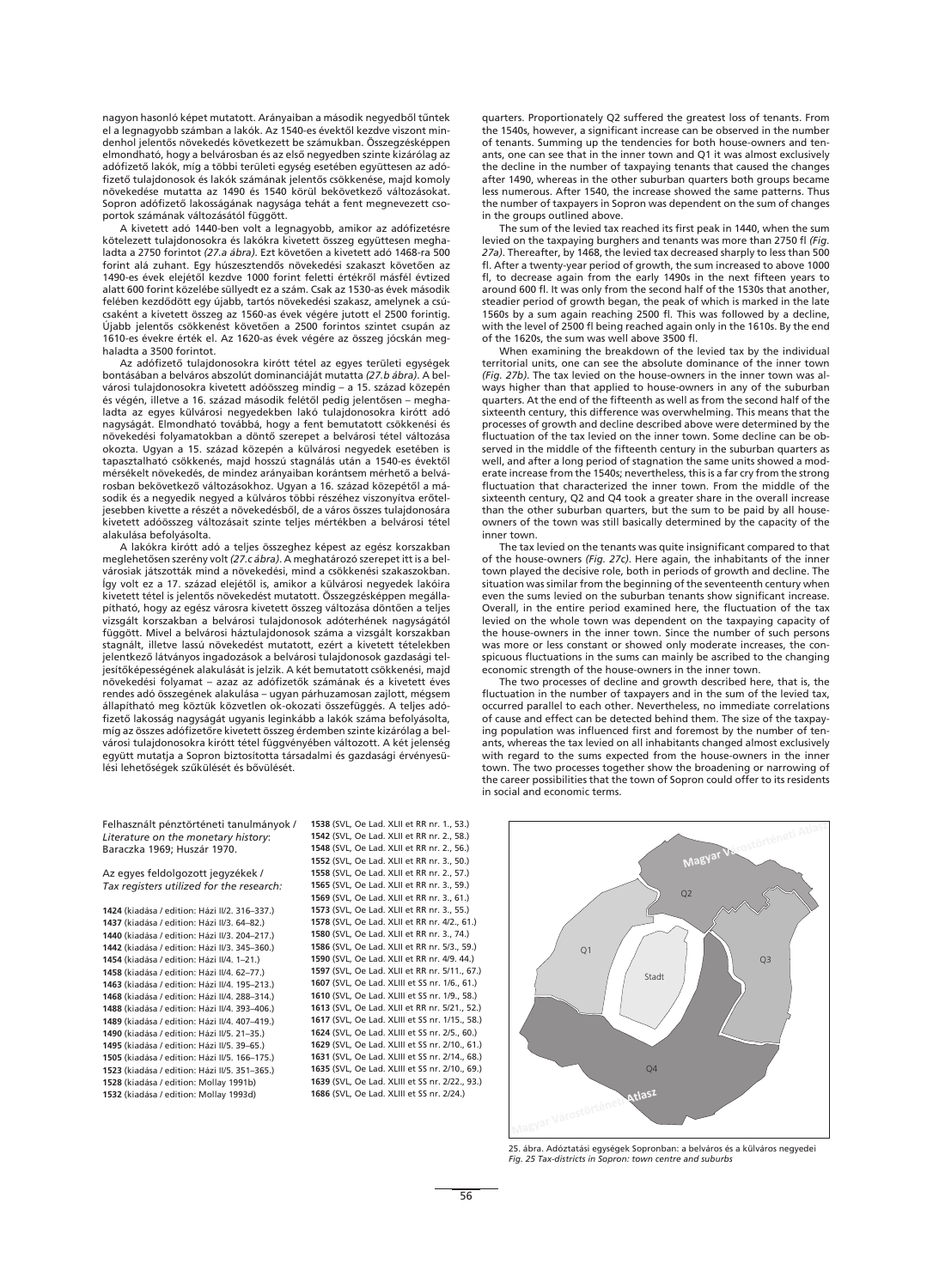**57 MAGYAR VÁROSTÖRTÉNETI ATLASZ** HUNGARIAN ATLAS OF HISTORIC TOWNS



26.b ábra. A soproni adófizetők számának alakulása, 1424–1686 (csak tulajdonosok) *Fig. 26b Taxpayers in Sopron, 1424–1686 (house-owners)*



26.c ábra A soproni adófizetők számának alakulása, 1424–1686 (csak lakók) *Fig. 26c Taxpayers in Sopron, 1424–1686 (tenants)*



26.a ábra. A soproni adófizetők számának alakulása, 1424-1686 (összes adófizető) *Fig. 26a Tax-paying households in Sopron, 1424–1686 (all taxpayers)*



27.a ábra. A kivetett éves rendes adó összegének alakulása, 1424–1686 (összes adófizető) *Fig. 27a Yearly tax assessment in Sopron, 1424–1686 (all taxpayers)*



27.b ábra. A kivetett éves rendes adó összegének alakulása, 1424–1686 (csak tulajdonosok) *Fig. 27b Yearly tax assessment in Sopron, 1424–1686 (house-owners)*



27.c ábra. A kivetett éves rendes adó összegének alakulása, 1424–1686 (csak lakók) *Fig. 27c Yearly tax assessment in Sopron, 1424–1686 (tenants)*

#### **A soproni városbírók és polgármesterek vezetôi**

## **csoportjainak belvárosi telkei, 1480–1600 (Kísérôszöveg a B.1.2 táblához)** *Goda Károly*

The six maps presented here show the plots owned by persons who held the main offices in Sopron, those of mayor and town judge, between 1479/1480 and 1599/1600. The 53 persons presented here out of 57 were members of the town's governing elite in six partly-overlapping periods (Groups I–VI). The properties used as dwellings during the office-holding periods of those burghers who held both offices or were only mayors are shaded with red. The properties used as dwellings during the office-holding periods of those burghers who held only the office of town judge (the second office in rank) are shaded with pink.

Az itt bemutatott hat térkép az 1479/1480 és 1599/1600 között Sopronban fôtisztséget, azaz városbírói és/vagy polgármesteri pozíciót betöltô 57 polgár közül annak az 53 személynek a belvárosi telektulajdonlását mutatja be, akik a fenti idôszakban hat, egymást idôben részben átfedô, részben követô városvezetôi kör tagjai voltak. A pályafutásuk során mindkét posztot vagy csupán polgármesterséget betöltô személyek tisztségviselésük alatt lakhelyként szolgáló ingatlanait egyaránt piros szín jelöli. A karrierjük során a városbírói – rangban második – posztig jutó polgárok tisztségviselésük idején lakott ingatlanai rózsaszínnel kerültek ábrázolásra.

> If the office-holders lived in the same place during their office-holding as before, the former dwellings are not marked in any special way. If these persons had a different dwelling before their office-holding, however, this is marked on the maps. Thus those plots inhabited by mayors before their office-holding are shaded with dark green; those of future town judges are shaded with light green. The ecclesiastical buildings are

Ha a késôbbi fôtisztségek viselôi korábban ugyanott laktak, mint városbíróságuk illetve polgármesterségük idején, azt nem tüntettük fel a térképen. Külön szín emeli ki azonban azokat a telkeket, ahol egy késôbbi városvezetô a fôtisztség viselése *elôtt* lakott. Ennek értelmében a késôbbi polgármesterek korábbi belvárosi lakhelyeit sötétzöld, míg a késôbbi városbírók korábbi belvárosi ingatlanait világoszöld színezés

#### **The properties of mayors and town judges**

## **in the inner town of Sopron, 1480–1600 (Commentary to Plate B.1.2)** *Károly Goda*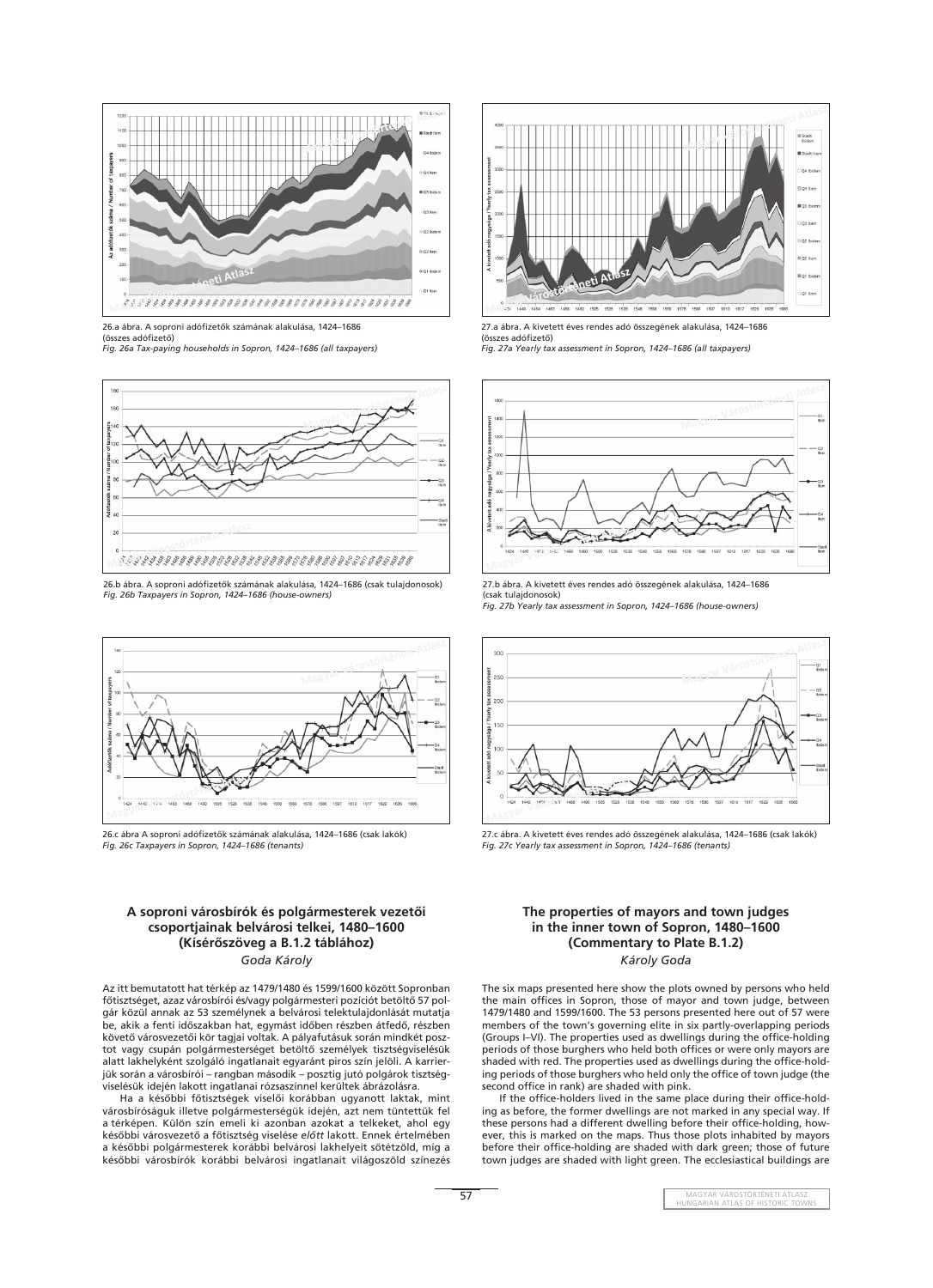mutatja. Az egyházi épületeket szürke, míg a mindenkori városházát sárga szín jelöli.

A **B.1.2.a** térkép az 1480–1490-es években a város élén álló tízfôs, vezetői szerepét már 1480 előtt megkezdő I. városbírói (három fő) és polgármesteri (hét fô) kör belvárosi telektulajdonlását mutatja be. A **B.1.2.b** térkép az 1490–1500-as években meghatározó hétfôs II. városbírói (két fô) és polgármesteri (öt fô) csoport ingatlanait ábrázolja. A **B.1.2.c** térkép az 1510–1520-as években a várost irányító tizenkét fôs III. városbírói (hat fô) és polgármesteri (hat fô) kör lakhelyeit jeleníti meg. A **B.1.2.d** térkép az 1530–1540-es években domináns nyolcfôs IV. városbírói (három fô) és polgármesteri (öt fô) csoport telekállományát jelzi. A **B.1.2.e** térkép az 1550–1570-es években a város élén álló tízfôs V. városbírói (három fô) és polgármesteri (hét fô) kör lakhelyeit mutatja be. Végezetül a **B.1.2.f** térkép az 1580–1590-es években irányító hatfôs VI. vezetôi csoport belvárosi telektulajdonlását ábrázolja.

A soproni városbírók és polgármesterek 15. század végi és 16. századi vezetôi csoportjainak belvárosi ingatlanállománya jellemzésekor feltétlenül ki kell emelni a rendelkezésre álló telkek rendkívül korlátozott számát. A száznál nem sokkal több belvárosi telek közül ráadásul csupán csekély számú ingatlan bírt jelentôs presztízzsel, ami tovább szûkítette a válogatás lehetôségét. Ennek megfelelôen a IV. csoport kivételével a Fô tér mindig meghatározó jelentôségû hatalmi centrumnak számított. Emellett mindegyik irányító kör bírt a Fô térieken kívül is domináló telkeket. Ilyen volt például az elsô és a harmadik vezetôi kör idején a ferences templom és kolostor mögötti terület, amelyet az utóbbi csoport esetében kiegészített az Orsolya tér környéki alkalmi hatalmi centrum. Ezzel szemben a vezetô polgárok második körénél a Fô tér mellett a Szent György utca északi része páratlan (keleti) oldalának telkei játszottak meghatározó szerepet. A negyedik befolyásos irányító csoport túlnyomórészt a Szent György utca északi, páros és páratlan oldalán birtokolt házakat. Végül az ötödik és a hatodik csoport esetében visszatért a Fô tér meghatározó szerepe, amit a Szt. György-templom környéki telkek jelentôsége egészített ki.

*C.3.1 Sopron látképe, 1681 [Oedenburg in Niederungarn]* Daniel Suttinger (Penig, Chemnitz mellett 1640 – Drezda 1690 k.), metszette Christoph Weigel (1654–1725) Rézkarc, színezett, 460 × 630 mm Soproni Múzeum, SOM-KP 54.510.1; Soproni Levéltár; MNM Történeti Képcsarnoka

Ha az egyes csoportokra való tekintet nélkül összevetjük a polgármesterségig elérô személyek telkeit a csupán városbíróságig eljutó polgárok ingatlanainak elhelyezkedésével, akkor a következô megállapításokra juthatunk. Az Orsolya tér környékén a III. csoport idején kialakult átmeneti hatalmi centrumtól (23., 24., 25., illetve 106. telkek) eltekintve a mindenkori, polgármesterségig jutó személyek telkei döntôen három területre koncentrálódtak. Ide tartozott a Fô tér vonzáskörzete, a ferences templom és kolostor körüli és fôként mögötti ingatlanok (I., III. és IV. csoport) és a Szt. György-templom vonzáskörzete (I., II., IV., V. és VI. csoport). Egyes esetekben természetesen a városbíróságig jutó polgárok is bírhattak Fô téri telkeket (I., II. és III. csoport). Zömük azonban a belváros nyugati-délnyugati részében, azaz a Templom utca és a ferences templom és kolostor környezetének kevésbé meghatározó ingatlanaiban (I., III. és V. csoport), illetve a Hátsókapu környékén (II., III. és IV. csoport) lakott. Végezetül hasonló megállapításra juthatunk a késôbbi városvezetôk korábbi belvárosi telkeivel kapcsolatban is. Egy részük ugyan komoly presztízsû területeken helyezkedett el, mint például a Fô tér (II. és V. csoport), illetve a ferences templom és kolostor vonzáskörzete (III., IV. és V. csoport), többségük mégis a belváros délnyugati részében (II., III., IV. és V. csoport) feküdt.

Az archontológiai adatok forrása: Goda 2007. A birtoklástörténeti adatok forrása: Dávid–Goda–Thirring 2008.

# **Kommentárok a Sopront ábrázoló városképekhez (C.2–C.5 táblák)**

#### *Dávid Ferenc*

*C.2.2 Sopron belvárosának alaprajza, 1622*

Sterbenz Károly tollrajza a bécsi Kriegsarchivban található eredeti után (Österreichisches Staatsarchiv, Kriegsarchiv, Wien, Kartensammlung In-

land C V 1-2-450)

A rajz a városfalakat, kapukat és az árkokat madártávlatból, a belváros alaprajzát pedig vonalasan ábrázolja. Olasz nyelvû feliratai a kapuk nevein kívül a lezajlott országgyûlés eseményeivel kapcsolatos helyeket jelölik meg, a város és környéke hevenyészett domborzati leírása is hadi ismeretekkel bíró följegyzôre vall.

Irodalom: Eperjessy 1929, Nr. 2568.; Mollay 1942.

Korábbi emblematikus Sopron-ábrázolások – egy 16. századi alsó-ausztriai naptár fametszete *(11. ábra)* és Lackner Kristóf rézmetszete *(9. ábra)* – marked with grey, the town hall (the place of which had shifted once during the analysed time period) is marked with yellow.

Map **B.1.2.a** shows inner-town properties owned by the governing elite in the 1480s and 1490s (Group I). This consisted of ten persons, three town judges and seven mayors, some of whom had already occupied leading positions before 1480. Map **B.1.2.b** displays properties of the leading group (Group II) in the 1490s and 1500s, altogether seven persons (five mayors and two judges). Map **B.1.2.c** renders the houses owned by the main office-holders in the 1510s and 1520s, a group of twelve persons (six mayors and six judges, Group III). Map **B.1.2.d** shows properties of the mayors (five persons) and judges (three persons) active in the 1530s and 1540s (Group IV). Map **B.1.2.e** presents the houses owned by ten leaders of the town from the 1550s to the 1570s (seven mayors and three judges, Group V). Finally, Map **B.1.2.f** shows the properties of those six persons who governed the town in the 1580s and 1590s (Group VI).

When drawing conclusions from the location of real estates owned by the mayors and town judges in the inner town of Sopron, one must emphasize the very limited number of available properties. There were hardly more than one hundred plots, and only a few of those were really prestigious, which further narrowed down the choice. Throughout the entire period, the most decisive centre of power (except for Group IV) was the Fô tér (Main Square). Besides, all groups of leaders also owned prestigious properties in areas outside the Main Square. Such an area was, during the leadership of Groups I and III, the row behind the Franciscan friary, which was complemented in case of Group III with a temporary concentration around Orsolya tér. The range of properties owned by Group II was different: besides the Main Square it encompassed the eastern row of houses in the northern half of Szent György utca. Group IV of the town leaders owned plots on both sides of the northern half of Szent György utca. Finally, with Groups V and VI the prevalence of the Main Square became more emphatic again, complemented by some plots around St George's Chapel.

If one compares those plots owned by the mayors with those in the hands of persons who only reached the position of town judge, irrespective of the individual groups, the following observations can be made: apart from the temporary occurrence of leaders' houses around Orsolya tér in Group III (plots No. 23, 24, 25 and 106), the properties owned by the mayors concentrated in three areas: the Main Square, the area around and behind the Franciscan friary (Groups I, III, IV), and the area around St George's Chapel (Groups I, II, IV, V, VI). In some cases, burghers reaching only the position of town judge possessed plots on the Main Square (Groups I, II, III). Most of them, however, resided in the western and southwestern part of the inner town, that is, in the less prestigious houses of Templom utca and in the vicinity of the Franciscan friary (Groups I, III, V) as well as in the vicinity of Hátsókapu (Groups II, III, IV). The same conclusions apply to those plots owned by the later leaders before being elected to their offices: a few of them started out in prestigious plots around the Main Square (Groups II, V) or the Franciscan friary (Groups III, IV, V), but the majority lived in the south-western corner of the inner town (Groups II, III, IV and V).

Source of the archontological data: Goda 2007.; source of data on house-ownership: Dávid–Goda–Thirring 2008.

# **Commentaries on the town views of Sopron (Plates C.2–C.5)**

*Ferenc Dávid*

*C.2.2 Survey of the centre of Sopron, 1622* 

Original in Vienna, Österreichisches Staatsarchiv, Kriegsarchiv, Wien, Kartensammlung Inland C V 1-2-450, re-drawn by Károly Sterbenz.

The drawing depicts the town walls, the gates and the ditches from a bird's eye perspective, whereas the ground plan of the inner town is rendered as a line drawing. The accompanying captions, in Italian, name the gates and other locations that were important for the diet that took place in Sopron in 1622. The sketchy description of the relief in and around the town reveals its author's military expertise.

Literature: Eperjessy 1929, Nr. 2568; Mollay 1942.

*C.3.1 View of Sopron, 1681 [Oedenburg in Niederungarn]* Daniel Suttinger (Penig by Chemnitz, 1640 – Dreseden, *c.*1690), copper cut by Christoph Weigel (1654–1725) coloured copper cut,  $460 \times 630$  mm Soproni Múzeum, SOM-KP 54.510.1 Soproni Levéltár [Sopron Archives]; MNM Történeti Képcsarnoka [Historic Image Collection of the National Museum of Hungary]

After earlier depictions of Sopron in an emblematic manner – a woodcut in a Lower-Austrian calendar from the sixteenth century (see *Fig. 11*) and

58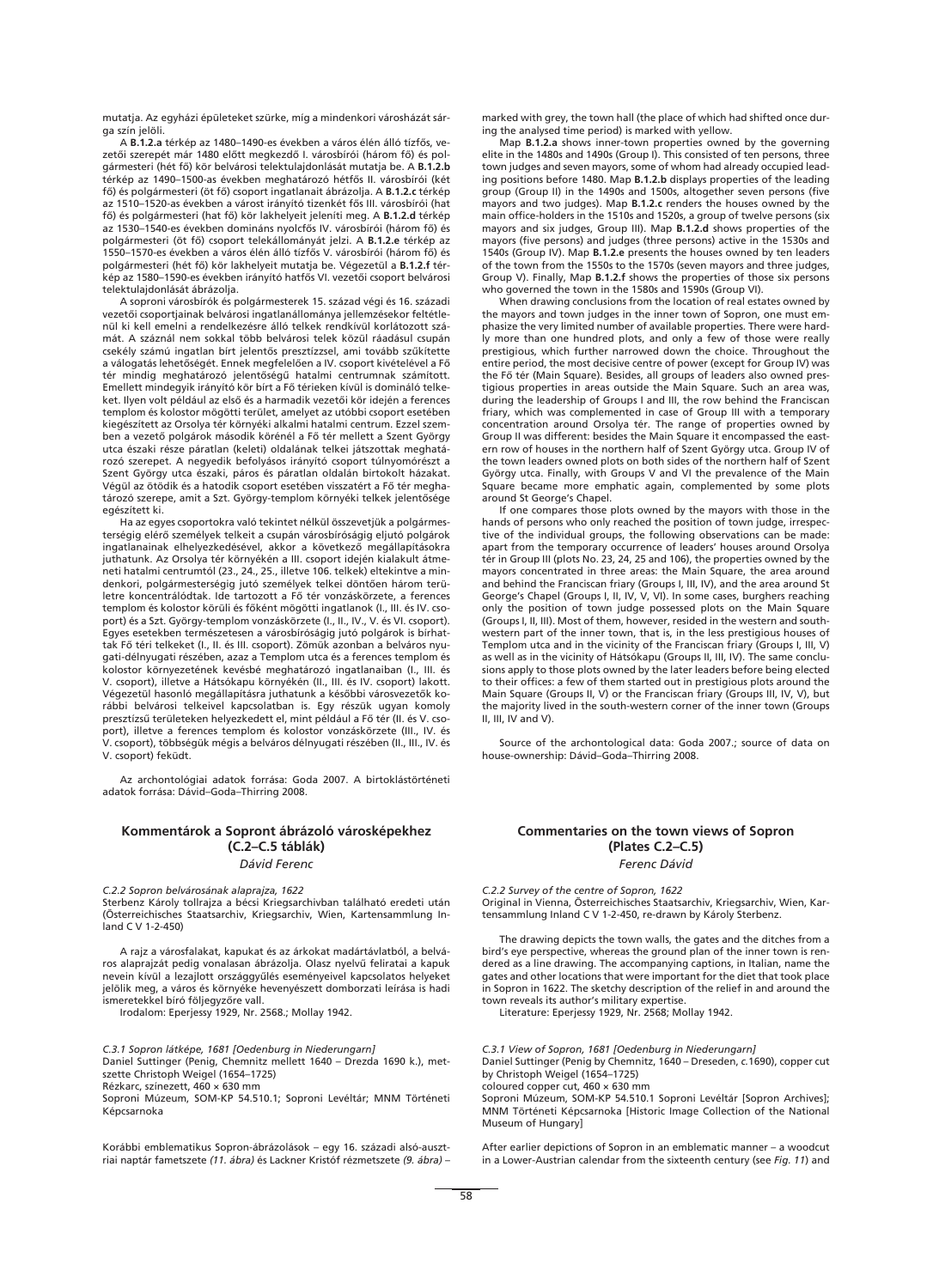után ez a város elsô, természet utáni rajz alapján készített látképe. A Lôverekbôl, körülbelül a Panoráma út egyik pontjáról ábrázolja a települést széles természeti keretben, az északi dombkaréj mögött a Fertôvel. A metszet Eleonóra császárné magyar királynôvé koronázására készült (Sopron, 1681. december 9.), s ez magyarázza, hogy a látkép Sopront a tágasabb vidék e jól ismerhetô pontjához köti. Gondosan ábrázolja a várost körbevevô természetet, a Lôverek aljától a Hosszú sori városfalig terjedô szántókat, a bécsi-dombi szôlôket, a Szárhalmi-erdôt. A városfalon kívül fekvô, fallal körülvett majorságok közül is ábrázol egyet, talán egy, a Rákpatakra szolgáló malmot, azaz a megművelt és az "igazi" természet bukolikus képét fedezi fel a város környezetében. A külsô és a belsô városfal kettôs gyûrûjében, a külváros alacsonyabb s a belváros magasabb házai közül emelkednek ki a névvel nevezhetô védmûvek, templomok és egyházi intézmények, sokuk olyan részletekkel, amelyeknek ez az egyetlen hiteles képi tanúja. Ilyen például a jezsuiták Szélmalom utcai nemesi konviktusának ároktetôkkel fedett tömbje (1.) és fövényvermi kollégiumuk tornyos homlokzata (3.), ilyen a belvárosban a Szt. György-templom homlokzati tornyának ábrázolása (8.) és a Hátsókapu magas, kontyolt nyeregtetôvel kiemelkedô tömbje (9). A számmal jelölt s feliraton névvel is megörökített objektumok rajza nagyon pontos, a házaké csak tömegükben és arányaikban az. A kísérôszöveg a város földrajzi elhelyezkedését és történetét ismerteti s utal annak római eredetére.

Irodalom: Rózsa 1998, 137–141.

*C.3.2 Sopron és környéke látképe, 1841 [Die königliche Freistadt Oedenburg in Ungarn mit Umgebung (Westliche Ansicht)]* Hárosy Zsigmond kôrajza. Kiadta Pilaty und Lochle, München. litográfia, 590 × 780 mm Soproni Múzeum, SOM-KP 54.514.1

A kôrajz Daniel Suttinger 1681-ben kiadott városképével és (C.3.1) Richter 1810 körül kiadott színezett metszetével azonos nézôpontból készült, oly pontosan, hogy az egyes épületeket ábrázoló részleteik összevethetôek. A cél is azonos: a várost a tágabb földrajzi környezetébe ágyazva kívánja bemutatni. Idetartozik a Fertô partján álló települések és a távolabbi városok egy-egy igen tiszta idôben kivehetô tornya – Mosoné, Magyaróváré – és a pozsonyi vár. A várost körülvevô természet elemei is összevethetôk Suttinger városképével. A táj bukolikus, elemeit, azaz a városlakók által élvezett természetes környezetet érzékelteti a Lôver kerti pavilon részlete, amelybôl a rajzot készítették, valamint a kert szélén sétáló polgárok, polgárnôk és gyermekek. A megmûvelt természetet mutatja be a Hosszú sori városfal és a Lôverek közti szántókkal és legelôkkel, rajtuk bókláló marhákkal, valamint az ösvényeken poroszkáló lovasok és a földúton vágtató szekér. Beljebb a Hosszú sori városfal látható, bástyákkal, kerti házakkal. A feliratok egyébként a város 33 objektumát külön is megnevezik, templomokat, egyházi intézményeket, oktatási és igazgatási épületeket, katonai létesítményeket és nevezetes tulajdonosok magánépületeit. A metszet terjedelmes kiegészítô szövege pedig a város történetét és modern jelenét egyaránt ismerteti. (Julius von Hárosy: Denkwürdigkeiten der Königl. Freistadt Oedenburg, so wie auch sämmtlicher Umgebung. Ein erläuterndes Beiblatt zu Sigmund von Hárosy's Zeichnung derselben. Gedruckt bei Georg Franz in München, 1841. 9 p.)

an etching by Kristóf Lackner (see *Fig. 9*) – this is the first view of the town based on a drawing made after nature. It shows the settlement set in a broad landscape from the Lôver hills, from a point around today's Panoráma út. Behind the northern ridge of hills, Lake Fertô (Neusiedler See) is also visible. The etching was made for the coronation of Empress Eleonora as Queen of Hungary in Sopron on 9 December 1681. This explains the need to tie Sopron to a well-recognizable element of its broader surroundings. The view pays close attention to the landscape around the town, the ploughlands stretching from the feet of the Lôver hills to the outer town walls behind Hosszú sor (Lange Zeile), the vineyards on Bécsi domb and the Szárhalmi forest. It also depicts one of the walled farms outside the town walls, probably with a mill built on the Rák brook, thus the artist discovers the bucolic image of cultivated and "real" nature in the surroundings of the town. Several buildings encircled by the double circuit of the outer and the inner town walls can be identified by name, rising up among the smaller dwellings of the suburbs and the taller houses of the town centre. For many of these, this image is their only authentic rendering. Cases in point are the boarding school of the Jesuits for noble youth in the Szélmalom utca (Windmühlgasse, No. 1), a bulky block covered with parallel gabled roofs, and the towered façade of their other college in the Fövényverem (Sandgrube, No. 3). In the town centre, a unique feature of this image is the depiction of the tower at the front of St George's Church (No. 8) and the bulk of the Back gate (Hinderthor), which stands up with its hipped saddle roof (No. 9). The image of the numbered objects named in the captions is very accurate, that of the houses is correct only as far as their bulk and proportions are concerned. The accompanying text describes the geographical setting and history of the town, including a reference to its Roman origin.

Irodalom: Askercz 1972, 159.

*in Nieder Ungarn]* Zacharias Michel (Pirchendorf, Brandenburg, 1675 e. – Sopron, 1704) Rézmetszet, 220 × 250 mm Soproni Múzeum, SOM-KP 54.509.1

A metszet keletrôl, a Kurucdomb felôl, a természet utáni ábrázolás szabályai szerint fölvett, de a természetesnél magasabban, azaz a madártávlatnak megfelelô nézôpontból mutatja a várost, torzított térkép-alapra emelt, részleteiben elemzô rajzmodorban. A külsô és belsô városfalak, az árkok, a vízhálózat rendszerét alaposan és részletesen ábrázolja, valamennyi utca megjelenítésére törekszik, s ebbéli igyekezetében torzítja a házsorok megjelenítését. 21 pontba foglalt létesítménylistája a kül- és belvárosi városfal valamennyi kapuját, a város összes templomát, egyházi létesítményét és szinte minden közintézményét magába foglalja. A metszet, amelyet soproni könyvkötô készített, a helyi közönség érdeklôdését kívánta szolgálni, történeti elemzésre ezért különösen alkalmas, az egyes objektumok képére nézve azonban megbízhatatlan forrás, szerzôje kisebb rajztudásának megfelelôen.

Irodalom: Csatkai 1956, 158.; Askercz 1972, 159.

**59** MAGYAR VÁROSTÖRTÉNETI ATLASZ HUNGARIAN ATLAS OF HISTORIC TOWNS

Literature: Rózsa 1998.

*C.3.2 View of Sopron and its environs, 1841 [Die königliche Freistadt Oedenburg in Ungarn mit Umgebung. (Westliche Ansicht)]* Lithograph by Zsigmond Hárosy, printed by Pilaty und Lochle, Munich. lithograph, 590 × 780 mm Soproni Múzeum, SOM-KP 54.514.1

The lithograph shows Sopron from the same viewpoint as Daniel Suttinger's copper cut (C.3.1) published in 1681, as well as the coloured etching published by Richter in 1810. The renderings are so accurate that their details depicting particular buildings can be compared. The aim of the three works was also the same, namely to depict the town embedded into its broader environs. Such landmarks include settlements by the Fertô (Neusiedler See) and the towers of faraway towns that can be identified in extremely clear weather: those of Moson, Magyaróvár, and the castle of Pressburg. The features surrounding the town can also be compared with Suttinger's view. The landscape is bucolic; the pavilion in a Lôver garden from where the drawing was made highlights elements of nature enjoyed by the townsfolk; there are burghers with their wives and children strolling at the edge of the garden. Cultivated nature is represented by the ploughlands between the outer town walls and the Lôver hills, the cattle wandering around, the riders ambling on the paths, and the cart spurring on the dirt road. Further inwards one can see the town walls behind Hosszú sor (Lange Zeile) with bastions and garden houses. The captions name 33 particular town buildings: churches, ecclesiastical institutions, buildings of education and administration, military establishments and private houses with notable owners. The lengthy accompanying text to the image describes both the history and contemporary state of the town (Julius von Hárosy: Denkwürdigkeiten der Königl. Freistadt Oedenburg, so wie auch sämmtlicher Umgebung. Ein erläuterndes Beiblatt zu Sigmund von Hárosy's Zeichnung derselben. Gedruckt bei Georg Franz in München, 1841. 9 p.)

Literature: Askercz 1972, 159.

*in Nieder Ungarn]* Zacharias Michel (Pirchendorf, Brandenburg, before 1675 – Sopron, 1704) copper cut,  $220 \times 250$  mm Soproni Múzeum, SOM-KP 54.509.1

The etching shows the town from the east, from the Kurucdomb, in a style following the rules of depicting after nature, but from a higher vantage point than natural, resulting in a bird's eye view. The manner of drawing is detailed and analytical, using a distorted map as its basis; the inner and outer town walls, the system of ditches and water management are depicted meticulously. The artist makes an effort to show every single street, by which the rows of houses get distorted. The list of 21 numbered public buildings includes all the gates of the inner and outer town walls, all churches and ecclesiastical establishments, and practically all public institutions. The etching, designed by a Sopron bookbinder, was meant to cater for the needs of a local audience. Therefore it is eminently suitable for historical analysis; however, it is unreliable concerning the depiction of the individual buildings, due to the limited drawing skills of its author.

Literature: Csatkai 1956, 158; Askercz 1972, 159.